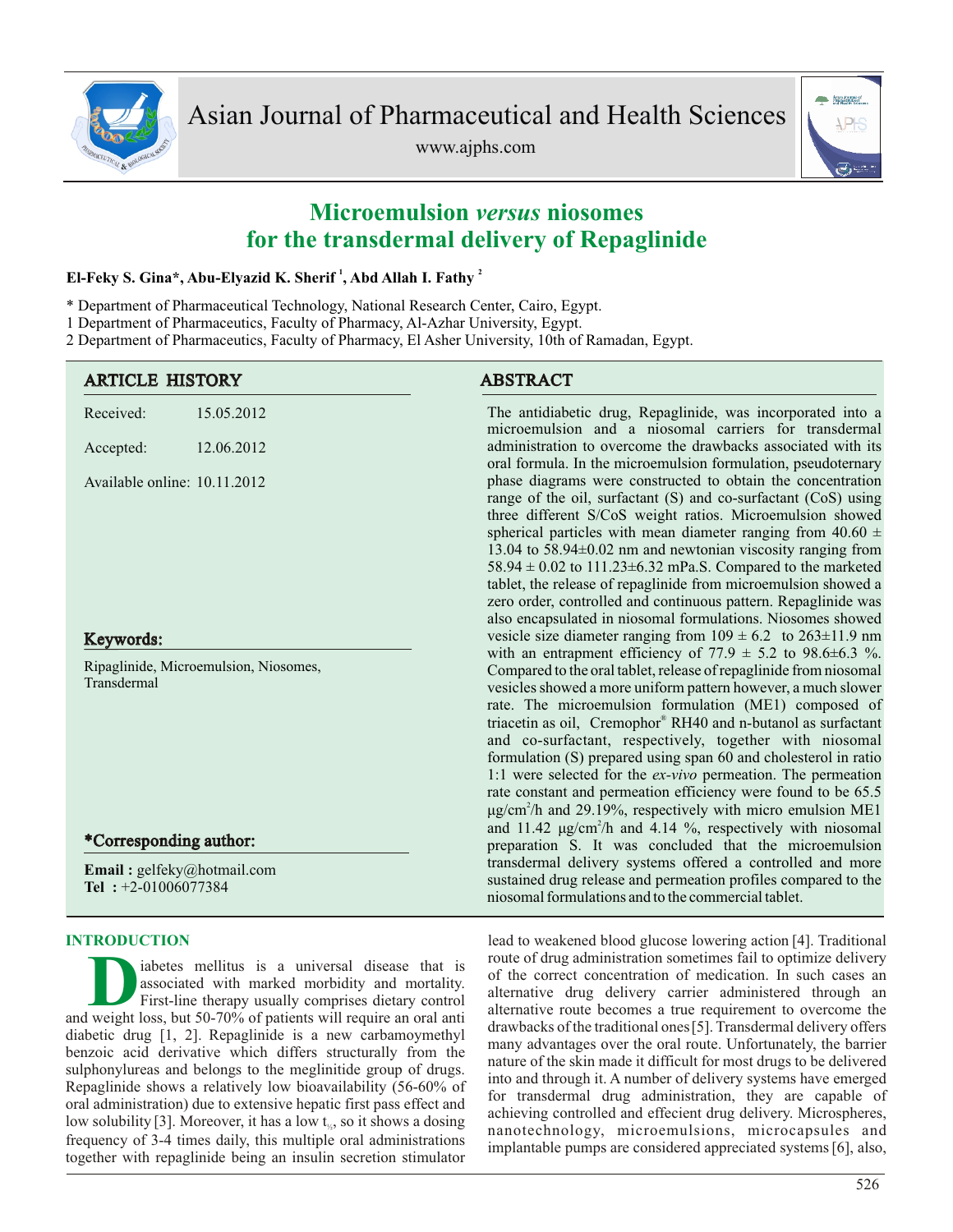vesicular drug delivery systems such as liposomes, niosomes, transfersomes, and pharmacosomes were successfuly used.

Microemulsions (MEs) are able to encapsulate hydrophilic and lipophilic molecules.The administration of MEs offers a lot of advantages in dermal and transdermal drug delivery. They present a high solubilization capacity even for poorly soluble drugs. MEs have substantial penetration enhancing effects for extremely lipophilic drugs when using a lipophilic colloidal phase [7]. Up to date, however, main point of criticism is the need of large amounts of surfactants to form MEs. Therefore, a successful extended use of these colloidal carrier systems depends on the choice of well-tolerated surfactants and the restriction of their amounts.

Liposomes are unilamellar or multilamellar spherical structures consisting of lipid bilayers. Niosomes just like liposomes have attracted a great deal of attention in the delivery of dermal drugs because of being biodegradable, non-toxic, amphiphilic in nature, penetration enhancers and effective in the modulation of drug release properties[8]. In fact, if compared to liposomes, niosomes offer higher chemical stability, lower costs, and great availability of surfactant classes [8, 9].

The main objective of the present study was to develop a transdermal delivery system for repaglinide based on microemulsions and niosomes as drug carriers. Therefore, the development of repaglinide entrapped niosomal and microemulsion systems and their characterization to optimize the various formulations and process-related variables together with the assessment of the various characters, *viz.* degree of entrapment, size profile, *in vitro* release and their ability to carry the drug across the skin barrier (skin permeation studies) has been carried out.

To our knowledge, no work is done on repaglinide entrapped in transdermal carriers.

# **MATERIALS AND METHODS**

Repaglinide was donated by Multipharma, (Egypt). Triacetin (glycerol triacetate), was obtained from Sigma Chemical Company, St. Louis, (USA). Dialysis tubing non-rate limiting cellulose membrane (molecular weight cut-off 12,000 g/mole), was obtained from Sigma Chemical Company, St. Louis, (USA). *n-*butanol, was purchased from BDH Laboratory Supplies, Poole, (England). Cremophor® RH40 (polyoxyl 40 hydrogenated castor oil), was kindly donated by BASF, (Germany). Potassium dihydrogen phosphate, disodium hydrogen phosphate, span 60, chloroform, ethanol and sodium chloride were purchased from Al Nasr pharmaceutical chemicals Co., ADWIC (Egypt).

# **Microemulsion**

# **Construction of microemulsion phase diagram**

The most significant problem associated with micro emulsion formulations is the difficulty inherent with excipients acceptability [10]. Triacetin, a synthetic triglyceride oil, often used in transdermal formulations[11] and oleic acid an oil known for its safety and high penetration enhancing abilities were used as short chain and long chain oil, respectively. In addition, two surfactants were used; Cremophor® RH 40 for being a nonirritant, safe and good emulsifier that is commonly used in microemulsion formulations [12] along with soybean lecithin. Whereas, *n-*butanol was selected as the cosurfactant. *n*- butanol is the most widely used cosurfactant in microemulsion preparation inspite of its possible irritation properties [13], in addition

alcohols of short and medium chain length are necessary in preparation of lecithin based microemulsions to achieve the ultralow interfacial tension necessary for the formation of small droplets [14].

Pseudoternary phase diagrams were constructed in order to find out the concentration range of components that provide large microemulsion zones. Surfactant and co surfactant (S/CoS) were mixed at different weight ratios of 1:1, 2:1 and 3:1. At each specific S/CoS weight ratio, the ratio of oil to the S/CoS mixture was varied as 1:9, 2:8, 3:7, 4:6, 5:5, 6:4, 7:3, 8:2 and 9:1. Each mixture of oil, surfactant and co surfactant, at specific weight ratio were titrated with water along water dilution lines [15, 16]. Following water addition, the microemulsion components were mixed using a vortex for 2-3 min then incubated at  $25^{\circ}$ C for 24h for equilibrium before second addition. Clear and transparent samples were marked as points in the phase diagrams and areas covered by these points were considered as the microemulsion region of existence, whereas, turbid and phase separated samples were considered unstable emulsion phases.

# **Preparation of microemulsion containing Ripaglinide**

Drug loaded microemulsions were prepared as follows; the appropriate amount of oil, surfactant and co surfactant weight ratios were weighed in 5 ml glass vials and specified amount of Repaglinide was accurately weighed and added to the oily mixture, vortexed and then distillated water was added dropwise at ambient temperature. Drug loaded microemulsion was then sonicated for 1h and stored for 24h at room temperature for equilibrium before further investigations. Four microemulsion systems were prepared, in ME1 and ME2 triacetin was selected as the oil phase, n-butanol as co-surfactant and Cremophor RH40 and Soy Bean Lecithin (SBL) as surfactants, respectively. ME3 and ME4 were prepared using oleic acid as oil, n-butanol as cosurfactant and again Cremophor RH40 Soy Bean Lecithin (SBL) as surfactants, respectively.

# **Assessment and characterization of prepared microemulsions**

# *Repaglinide content in microemulsion*

Twenty four hours post preparation of the drug loaded microemulsion, the microemulsion formulation was centrifuged, filtered and the amount of drug was determined versus drug free microemulsion as blank at 283.2 nm after appropriate dilution with methanol using UV spectrophotometer (UV-vis spectrophotometer, Shimadzu, model UV-1601 PC, Kyoto, Japan)*.*

# *Thermodynamic stability of Ripaglinide microemulsion*

Thermodynamic stability was examined for microemulsions containing Repaglinide through the following procedures [15]:

(*i*) *Heating-cooling cycle* Six cycles were carried out between refrigerator temperature; 4°C and 45°C with storage at each temperature of no less than 48 h. The formulations that were stable at these temperatures were subjected to a centrifugation test. *(ii*) *Centrifugation test* Formulations passing test (i) were further centrifuged at 9000 rpm for 20 min (Refrigerated large capacity centrifuge, Union 32R, Korea). Those formulations that had no phase separation were used in a freeze-thaw stress test. (*iii*) *Freeze-thaw stress test* Three freeze-thaw cycles were carried out between 21°C and 25°C with storage of formulations at each temperature for not less than 48 h [17].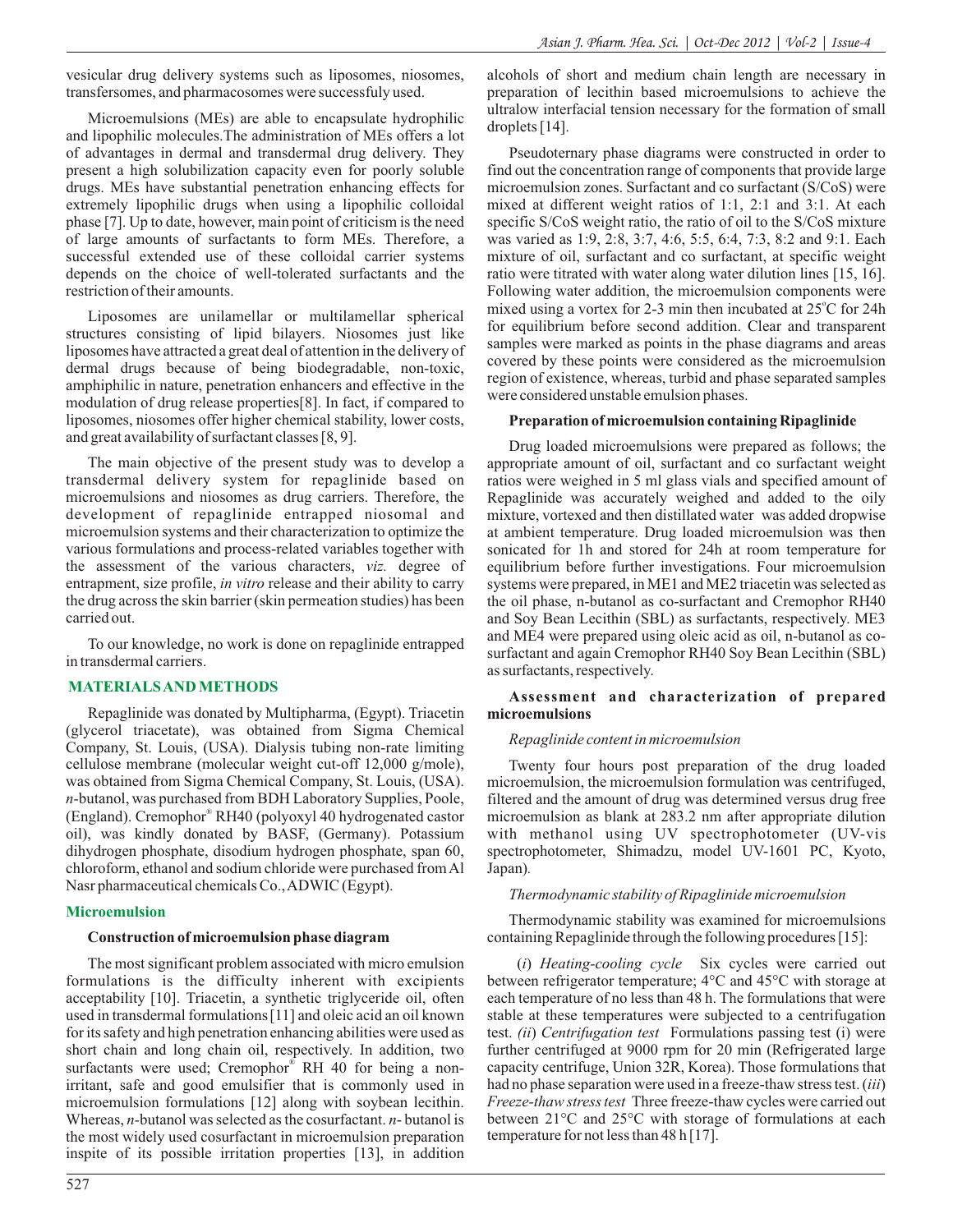# *Physicochemical properties*

#### *Morphology and particle size*

Morphology and particle size of the microemulsion droplets were studied using transmission electron microscope capable of point-to-point resolution (JEOL, JEM-1230 transmission electron microscope, Japan). One drop of the sample was deposited on a film- coated 200- mesh copper specimen grid and allowed to stand for 10 min after which any excess fluid was removed with filter paper. The grid was later stained with one drop of 3% phosphotungestic acid and allowed to dry for 5 min before examination. Combination of bright field imaging at increasing magnification and of diffraction modes was used to reveal the form and size of the microemulsion droplets.

# *pH determination*

The pH-values of microemulsions were determined in triplicate at 25°C using a digital pH meter (JENWAY 350, UK)

# *Viscosity measurement*

The effect of water dilution on microemulsion viscosity was measured at 25ºC using a Brookfield viscometer (Brookfield DV Viscometer (model DV-II+; Brookfield Engineering Laboratories, Inc., Middleboro, MA, USA).

# *Refractive index*

Refractive indices of the prepared microemulsions were determined at 25°C (Higler and Walts refractometer, M46.17/ 63707, England).

#### *In vitro* release studies for Repaglinide microemulsion

Release of Repaglinide, across a semi permeable; non-rate limiting; cellulose acetate membrane, from the drug loaded microemulsions was determined using a USP dissolution apparatus equipped with a rotating paddle (USPdissolution tester, model Hanson SE8-plus-85, USA). Half ml of the prepared microemulsion containing 1 mg drug was put in a clean dialysis bag. The bag was secured with two clamps at each end and placed into the apparatus containing 900 ml phosphate buffer pH 5.5. The buffer was kept at 32±0.5°C and stirred at 50 rpm. Aliquots of 5 ml at 0.5, 1, 2, till 8 h were sampled and replaced with fresh medium. The samples were analyzed for Repaglinide content spectrophotometrically (UV-vis spectrophotometer, Shimadzu, model UV-1601 PC, Kyoto, Japan) at 283.2 nm against a drug free microemulsion as a blank. The cumulative percentage of Repaglinide released across the semi permeable membrane was plotted as a function of time and the release rate was calculated from the slope of the straight line portion.

#### **Niosomes**

#### **Preparation of niosomes**

The niosomal formulations were prepared by lipid film hydration technique. [18]. Drug, Surfactant (S) and cholesterol (Ch) were weighed and dissolved in methylene chloride in a 100 ml round bottom flask. A thin lipid film was formed under reduced pressure in a rotary flash evaporator (Rotary evaporator, laboRota-4000 eco, Russia). The film was then hydrated by 10 ml of Phosphate Buffer Saline (PBS) pH 7.4 at room temperature with gentle shaking. The niosomal suspension was further hydrated up to 24 h at 2-8° C.The stabilized vesicles were used for further studies. Four niosomal formulations were investigated; S and S1 were prepared using Span 60 as surfactant in the ratio 1:1 and 1:4 S: Ch, respectively. Formula T and T1 were prepared

using Tween 20 as surfactant in the ratio 1:1 and 1:4 S: Ch, respectively.

# **Assessement and characterization of niosomal formulations**

## *Microscopy*

All formulations were viewed under optical microscope to morphology of vesicles Optical micrographs were obtained with a Nikon TE-2000 inverted light microscope (magnification 900×).

#### *Vesicle size determination*

The vesicle sizes of niosomes were determined using the Malvern Mastersizer (Malvern, Model S, Ver. 2.15, UK).

#### *Entrapment efficiency determination*

The entrapment efficiency of niosomes was determined by the dialysis method (Hu and Rhodes, 2000). The unentrapped drug was removed by centrifugation at 9000 rpm (Refrigerated large capacity centrifuge, Union 32R, Korea). Residue were redispersed in 3 ml of phosphate buffer saline and placed in dialysis bag. The dialysis bag was then immersed in 25 ml of phosphate buffer saline solution (pH 5.5) maintained at 32°C and stirred with a magnetic stirrer. The receiver solution was completely withdrawn and replaced with fresh phosphate buffer saline (pH 5.5) at scheduled intervals of time, solution was measured spectrophotometrically at 283.2 nm (UV-vis spectrophotometer, Shimadzu, model UV-1601 PC, Kyoto, Japan) . This was repeated till the entire drug was removed from the niosomes. The difference between the amount dialyzed and the total drug incorporated was calculated and the entrapment efficiency determined.

## *In vitro* **release studies of Repaglinide from niosomes**

*In vitro* release pattern of niosome formulations was carried out by dialysis bag method. An amount of niosomes equivalent to 1 mg pure Repaglinide was weighed and filled in dialysis bag, the *in vitro* release experiment was then carried out as mentioned above under *in vitro* release of Repaglinide from microemulsion.

#### *Ex vivo***permeation studies of Repaglinide**

Permeation studies were carried out through hair-removed abdominal skin of male rat using Franz Diffusion Cell. The animals were sacrificed by an overdose of chloroform inhalation. The shaved part of the skin was separated from the animal and wiped off with a wet cotton swab soaked in isopropanol to remove any adhering fat material. The skin membrane surface area exposed to receptor phase was 3 cm diameter. In diffusion cell, phosphate buffer of pH 7.4 was used. Various Tested formulations (microemulsion and niosomes) each equivalent to 1 mg of drug was applied onto the prepared rat skin facing the donor chamber. An aliquot of 2 ml of samples was withdrawn at suitable time intervals up to 8 h and replaced with equivalent amount of medium to maintain the receptor phase volume as 50 ml. The samples were measured using UV spectrophotometer at 282 nm.

# **RESULTS:**

# **Microemulsion**

#### **Phase diagram**

Microemulsion systems were prepared with the oils, surfactant/co surfactant (S/CoS) combinations stated in table 1. Each system was prepared with S/CoS weight ratios of 1:1, 2:1 and 3:1. Pseudoternary phase diagrams were constructed using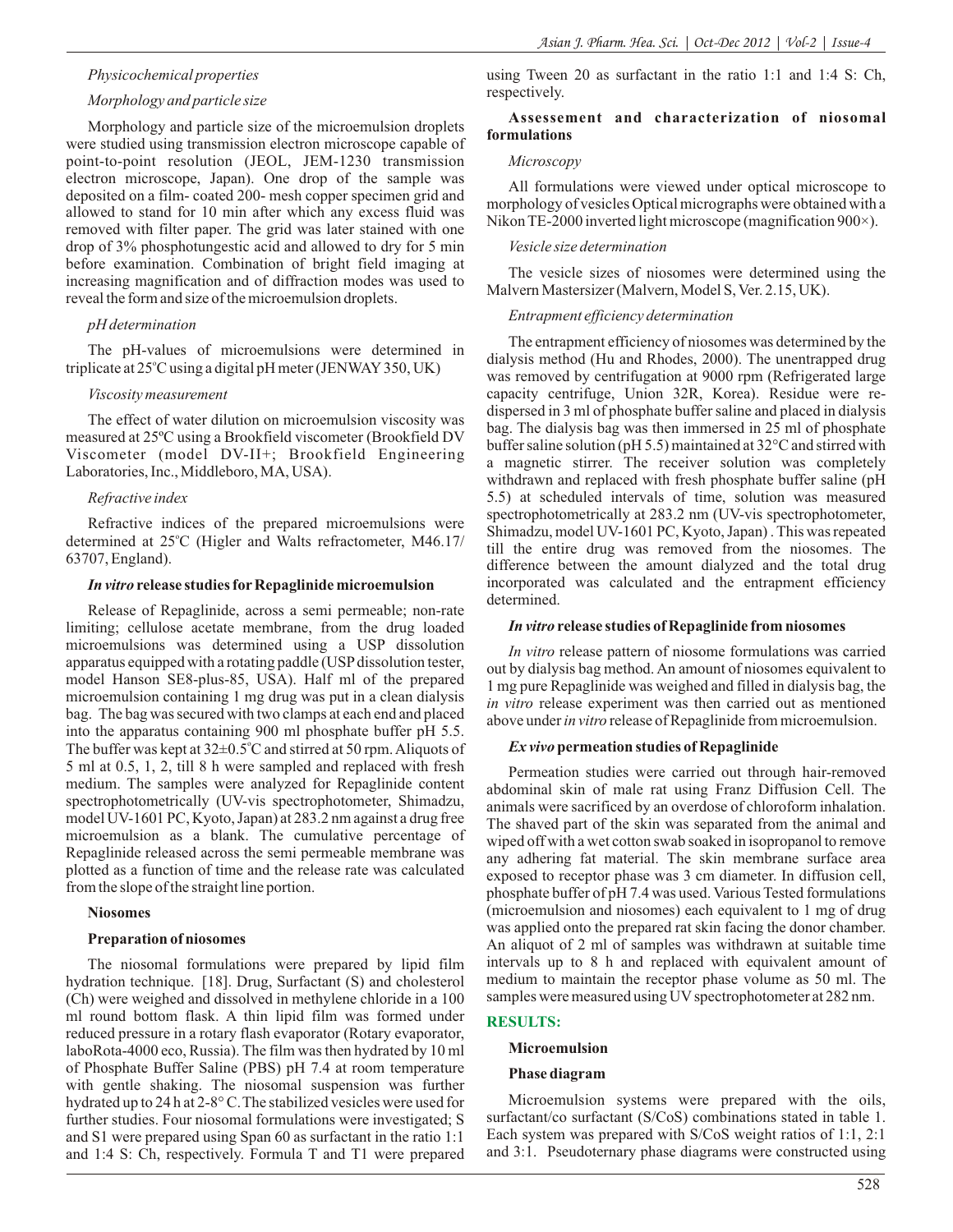

**Figure 1.** Pseudoternanry phase diagram of prepared microemulsion systems

water titration method at 25±1ºC, which corresponds to common conditions of preparation, storage and application of pharmaceutical microemulsions. In pseudoternary phase diagrams (figure 1) the grey areas represent the microemulsion regions. The rest of the regions on the phase diagrams represent conventional emulsion based on visual observations. Within the grey areas, microemulsions were formed with only gentle vortexing. This is possible as surfactant strongly localized on the surface of the emulsion droplets reduces interfacial free energy and provides a mechanical barrier to coalescence resulting in a thermo mechanically spontaneous dispersion.

The oil and S/CoS combination used in preparing system ME2 (table 1) didn't result in the formation of microemulsion monophasic system along its studied range. Increasing S/CoS weight ratio was generally accompanied by an increase in microemulsion existence area together with an increase in maximum amount of oil solubilised; this trend was observed in all of the prepared microemulsion systems. The increase in S/CoS

ratio might have led to enhanced micelle formation which consequently, increased the solubilizing capacity of the microemulsion [19, 20].

# **Assessment and characterization of prepared microemulsions**

# *Drug Content*

Within the largest microemulsion region detected at S/CoS weight ratio 3:1 of phase diagram, a specific point was selected to compare the drug content and the physicochemical properties of the three prepared systems. This point contained the minimal amount of surfactant mixture capable of microemulsion formation (26% oil, 48% surfactant, 16% co-surfactant and 10% water).

One hundred *Percent* of repaglinide was entrapped in prepared microemulsions referring to the high solubility of the drug in the selected formulations**.**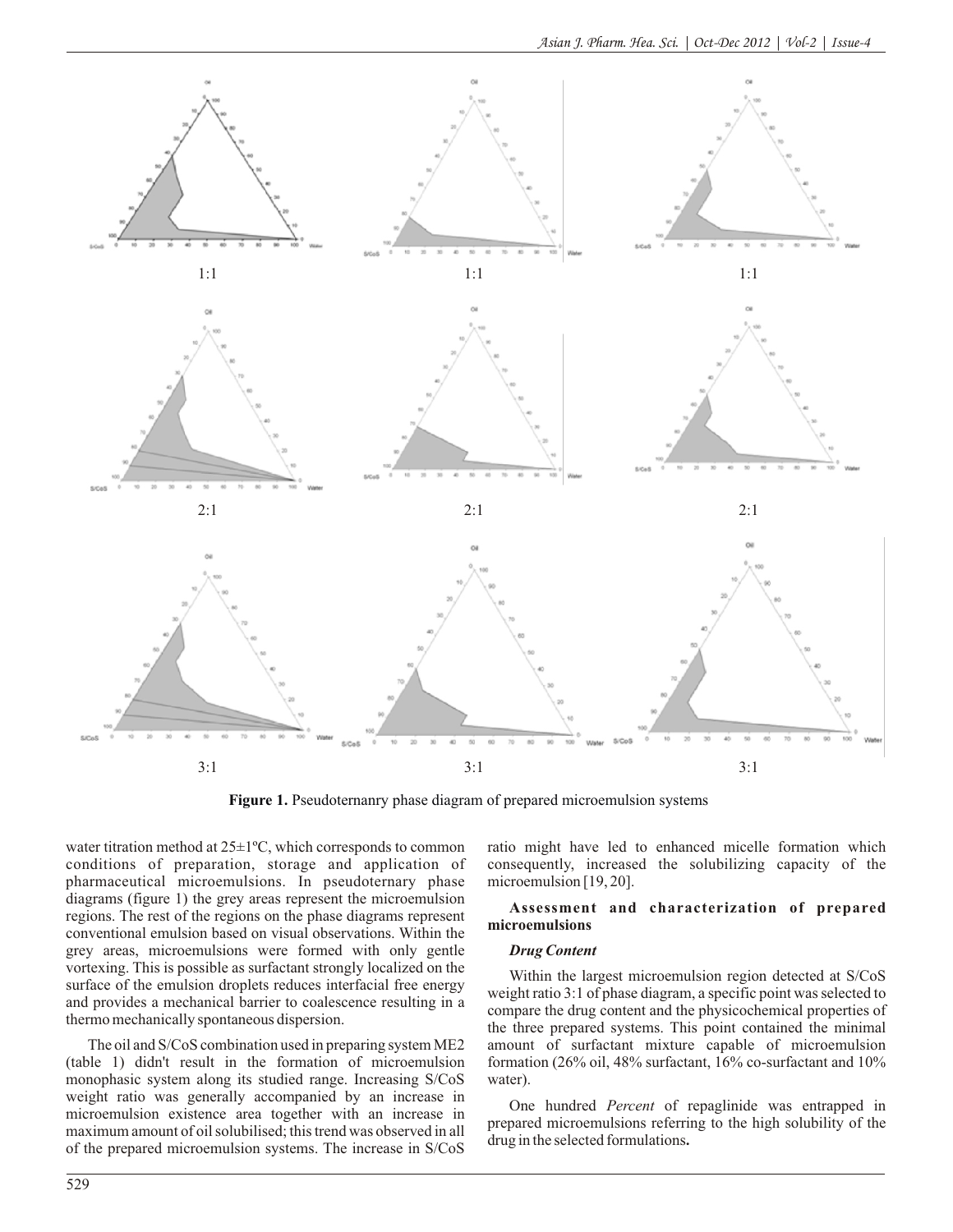

**Figure (2):** Transmission Electron Micrograph (TEM) photograph of microemulsion preparation (ME1, left), Optical micrographs of niosomal vesicles (S, right)

#### *Thermodynamic stability*

Thermodynamic stability differentiates microemulsions from conventional emulsions that have kinetic stability and will eventually phase separate[21].

Microemulsion formulae were tested for their thermodynamic stability utilizing heating cooling cycle, centrifugation and freeze thaw cycle - tests. All tests showed that microemulsions were thermodynamically stable with no phase separation, creaming or cracking.

# *Physicochemical characterization of microemulsion formulations*

The Transmission electron microscopy (TEM) demonstrated clearly the spherical outlines of microemulsion droplets (figure 2). The diameter of formed micelles ranged from  $40.60 \pm 13.04$  to  $158.32 \pm 8.14$  nm as shown in table 3. This result are in accordance with a previous report stating that the co-surfactant molecules penetrate the surfactant film, lowering the fluidity and surface viscosity of the interfacial film, decreasing the radius of curvature of the micro droplets and forming transparent nanosized systems [22].

Microemulsion formulation, ME4, containing oleic acid and SBL/n-butanol showed the highest average particle diameter  $(158.32 \pm 8.14 \text{ nm})$ , the rigidity of the lecithin condensed film together with the electrostatic repulsion resulting from the presence of oleic acid at the level of the S/CoS film could lead to an increase in the microemulsion mean size.

pH values of the prepared microemulsion ranged from  $5.32 \pm$ 1.1 to  $7.01 \pm 0.09$ ; these values are within the physiologic range accepted for dermal and transdermal preparations (4.5-7.0).It was recommended that microemulsion preparations should have refractive index not higher than 1.476 [17]. For the prepared microemulsions, the refractive index reading ranges were below this value proving that tested microemulsions were transparent and optically isotropic. The viscosity of tested microemulsion formulation followed a Newtonian behavior as expected for microemulsion[9].

The results of physicochemical characterization parameters are tabulated in table (1).

#### *In vitro release studies for Repaglinide microemulsion*

*In Vitro* release studies were carried out across a non-rate-



**Figure (3):** *In vitro* release of repaglinide from microemulsion formulations (left), *In vitro* release of repaglinide from niosomal formulations compared to the oral marketed product (right)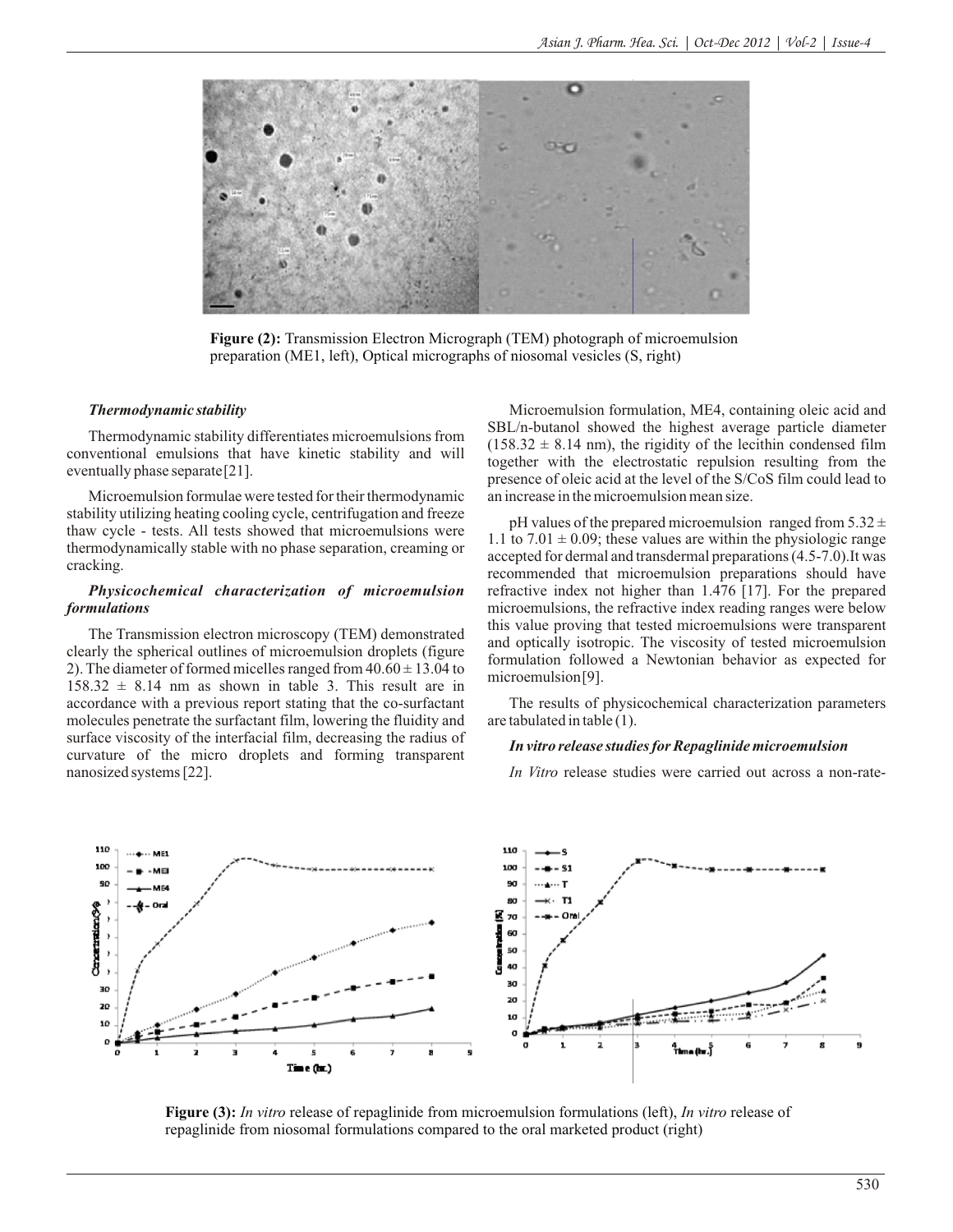| Formula         | Particle<br>diameter*<br>(nm) | pH*             | $RI^*$              | <b>Behavior</b> | <b>Viscosity</b><br>$*(mPa.s)$ |
|-----------------|-------------------------------|-----------------|---------------------|-----------------|--------------------------------|
| ME <sub>1</sub> | $40.60 \pm 13.04$             | $7.01 \pm 0.09$ | $1.437 \pm$<br>0.02 | Newtonian       | $58.94 \pm 0.02$               |
| ME3             | $96.32 \pm 11.25$             | $6.02 \pm 0.65$ | $1.441 \pm$<br>0.02 | Newtonian       | $94.66 \pm 10.41$              |
| ME <sub>4</sub> | $158.32 \pm 8.14$             | $5.32 \pm 1.1$  | $1.439 \pm$<br>0.00 | Newtonian       | $111.23\pm 6.32$               |

**Table 1:** Physicochemical characterization of Repaglinide microemulsion

limiting cellulose acetate membrane to assess drug release profiles of the prepared Repaglinide microemulsion formulations. The release profiles of tested microemulsions were evaluated by fitting the experimental data to different order kinetic equations. It was found that Repaglinide release from all microemulsion systems followed zero order kinetics  $(R^2; 0.9931,$ 0.9950 and 0.9859 for ME1, ME3 and ME4, respectively). Compared to the oral marketed tablet, the release of repaglinide from the prepared microemulsion systems was controlled and continuous over the 8 hours of the experiment period. Oral tablet showed a biphasic release profile with 100% of the drug released within three hours. It was clear that the release results were highly correlated with the viscosity of the formulations. ME1 formulated with triacetin and Cremophor® RH40/n-butanol possessed the lowest viscosity and the highest percentage of drug released in 8 hrs time whereas, microemulsion ME4 containing oleic acid and SBL/n-butanol showed the lowest viscosity and the lowest percentage drug released in 8 hrs (68.55% *vs* 19.7%, respectively), figure 3.

Me1 containing triacetin as oil, Cremophor<sup>®</sup> RH40 as surfactant and *n-*butanol as co-surfactant was selected for the *ex vivo* permeation study for having the highest release rate together with low particle size, viscosity in addition to high existence range of microemulsion which would guarantee to a great extent its stability. Permeation properties of Repaglinide from selected microemulsion were compared with the trade product *(figure 5).*

#### *Niosomes*

Tween and Span were used in preparing niosomes for their interesting properties such as biodegradability, biocompatibility, low toxicity and derivation from easily available materials [21, 22]. They have been tested in various pharmaceutical drug delivery systems and have proved to be specially able to prepare highly stable niosomes [23]. Surfactants with single alkyl tail could normally form micelles however; they need cholesterol to achieve suitable molecular geometry and hydrophobicity for vesicle formation.

All studied niosomal formulations were able to form vesicles.



**Figure (4 ):** Ex vivo permeation of repaglinide through excised rat skin from microemulsion formulation (ME1) and niosomal formulation (S)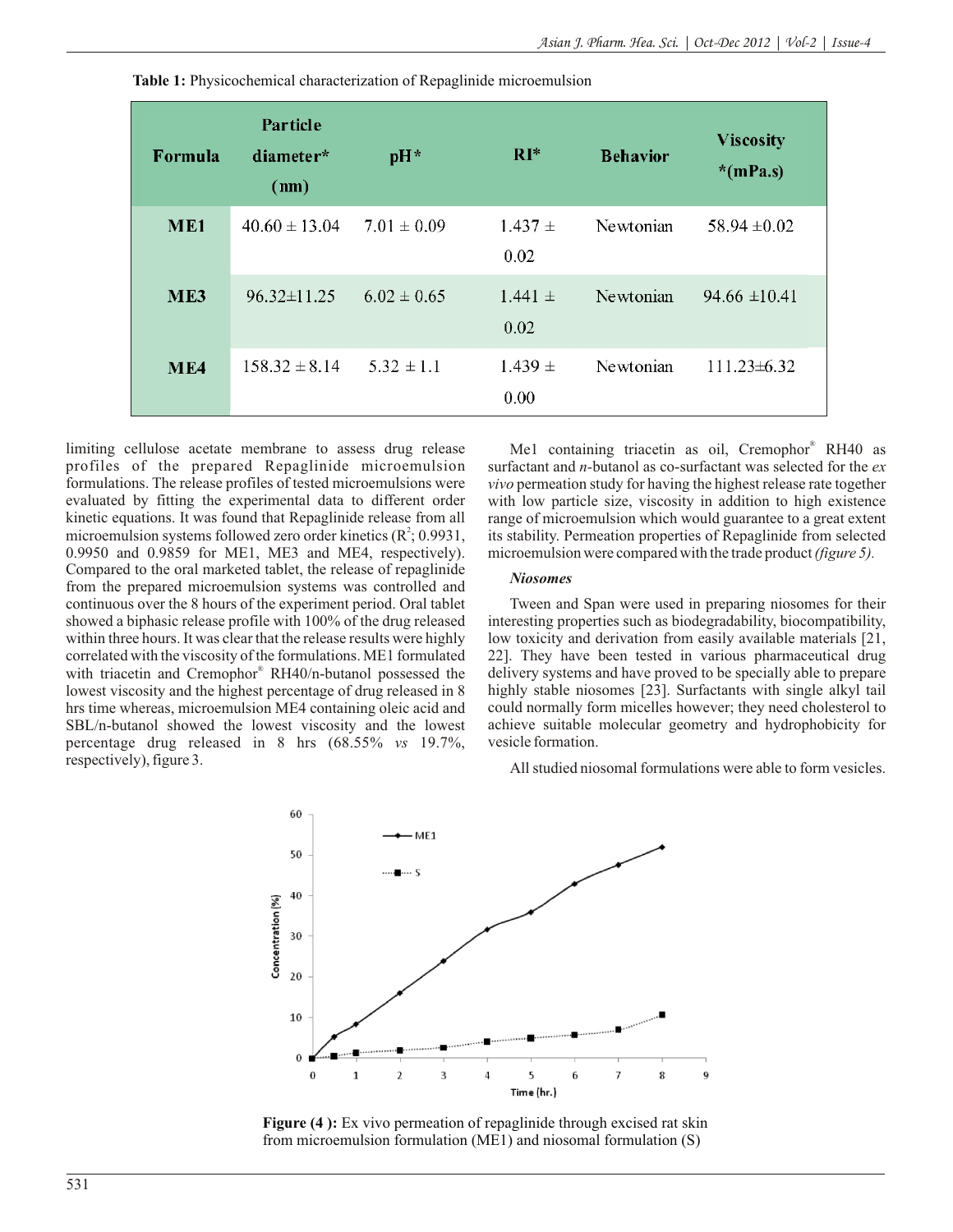Niosomal formulation Entrapment  $(\frac{6}{6})^*$ Vesicle size  $(nm)^*$ S  $114\pm9.6$  $77.9 \pm 5.2$ T  $221 \pm 5.7$  $89.7 \pm 2.9$ S<sub>1</sub>  $109 \pm 6.2$  $83.3 \pm 7.0$  $T1$  $263 \pm 11.9$ 98.6±6.3

**Table 1:** Physicochemical characterization of Repaglinide microemulsion

Niosomes appeared as translucent white dispersions that showed no sedimentation following extrusion. This appearance indicates their physical stability.

# *Morphology and vesicle size*

All prepared niosomes showed a spherical morphology (figure 2). The mean vesicle sizes of the niosomal formulations are presented in table 2. Niosomes prepared with Span 60 were smaller than those prepared with Tween 20. The relationship observed between niosome size and Span hydrophobicity has been attributed to the decrease in surface energy with increasing hydrophobicity [24], resulting in the smaller vesicles. This would also explain the large vesicle size of niosomes prepared with Tween which have a much lower hydrophobicity than does Span.

## **Entrapment Efficiency**

Niosomal formulations generally exhibited very high entrapment efficiency (table 2). This could be explained on the basis that the lipophilic portion of the drug is expected to be housed almost completely within the lipid bilayer of the niosomes. Similar observations have been previously reported [25].

In the case of niosomes, a correlation between amphiphile hydrophile lipophile balance (HLB) and vesicle size can be observed. In fact, niosomes made from span 60 (HLB =  $4.7$ ) showed a smaller mean size than those prepared with Tween 20 ( $HLB = 16.7$ ). This behaviour can be explained because the higher the surfactant hydrophilicy, the higher the water uptake into the bilayer. Therefore, vesicle size increases as well as the amount of drug, which can be incorporated into the vesicular bilayers. In fact, the highest repaglinide incorporation efficiency (89.7 and 98.6 %) was observed for the large vesicles made with Tween 20. This improved incorporation of the lipophilic repaglinide is due to the increased capacity of the lipophile environment in the surfactant bilayer, which is capable of incorporating this amphipatic molecule to a higher extent. Therefore, the higher the surfactant HLB, the higher the amount of lipophilic drug, which can be intercalated into the niosomal bilayers. Therefore, repaglinide incorporation efficiency (E%) decreased with the decrease of the surfactant HLB as reported by [26] regarding nimesulide. The results are also consistent with the high entrapment efficiency of levonorgestrel in proniosomes incorporating Span 40 [27].

An increase in cholesterol concentration within the same lipid concentration in formulae S1 and T1 led to an increase in the entrapment levels of ripaglinide from 77.9% to 83.3% and from

89.7% to 98.6%, respectively. This might be attributed to the ability of cholesterol to cement the leaking space in the vesicle's membrane, which in turn allow enhanced entrapment [28].

# *In vitro* **release of Repaglinide from niosomes**

Compared to the oral marketed tablet, release of repaglinide from niosomal vesicles showed a more uniform however a much lower rate. Niosomal formulation S1 and T1 formed of 1:4 surfactant: cholesterol ratio showed lower amounts of released repaglinide in 8 hrs time ( 33.9% and 20.25%, respectively) compared to formulations S and T (47.3% and 26.12%, respectively), respectively . Increasing the cholesterol content might have resulted in a more intact lipid bilayer as a barrier for drug release and in turn decreasing its leakage by improving the fluidity of the bilayer membrane thus, reducing its permeability, which led to lower drug elution from the vesicles [29], (Figure 3).

Owing to their lower entrapment efficiency, niosomal formulations S and S1 showed a tendency towards releasing higher amounts of the drug from the vesicle compared to formulations Tand T1, respectively.

Niosomal formulation S formed of 1:1 span 60: cholesterol was selected for the *ex vivo* permeation studies for its small vesicular size in addition to its high percentage drug released compared to other niosomal formulations.

# *Ex-vivo***permeation study**

During this study, we compared the permeation data obtained from niosomal repaglinide formulation; S with those obtained from microemulsion formulation ME1 of the drug. The drug-flux was obtained by plotting the cumulative amount of ripaglinide in the receptor phase per square centimeter against time. Figure 4 describes the permeation flux of repaglinide from microemulsion (formula ME1) and niosomes (formula S). The permeation rate constant and permeation efficiency were found to be 65.5 μg/cm<sup>2</sup>/h and 29.19%, respectively with microemulsion ME1 and 11.42 μg/cm<sup>2</sup>/h and 4.14 %, respectively with niosomal preparation S. The skin penetration of drug and the consequently drug-transport abilities of microemulsion and niosomes can be explained on the basis of the presence of drug molecules in a solubilized state. This is achieved due to the aqueous and nonaqueous nature of the studied systems, most ideally suited for drug penetration. The prevailing hydrodynamic condition provides proper ground for better drugskin partitioning. Further, the permeation of repaglinide is observed to be more pronounced in case of microemulsion over niosomes. The higher drug permeation through mice skin achieved in case of microemulsion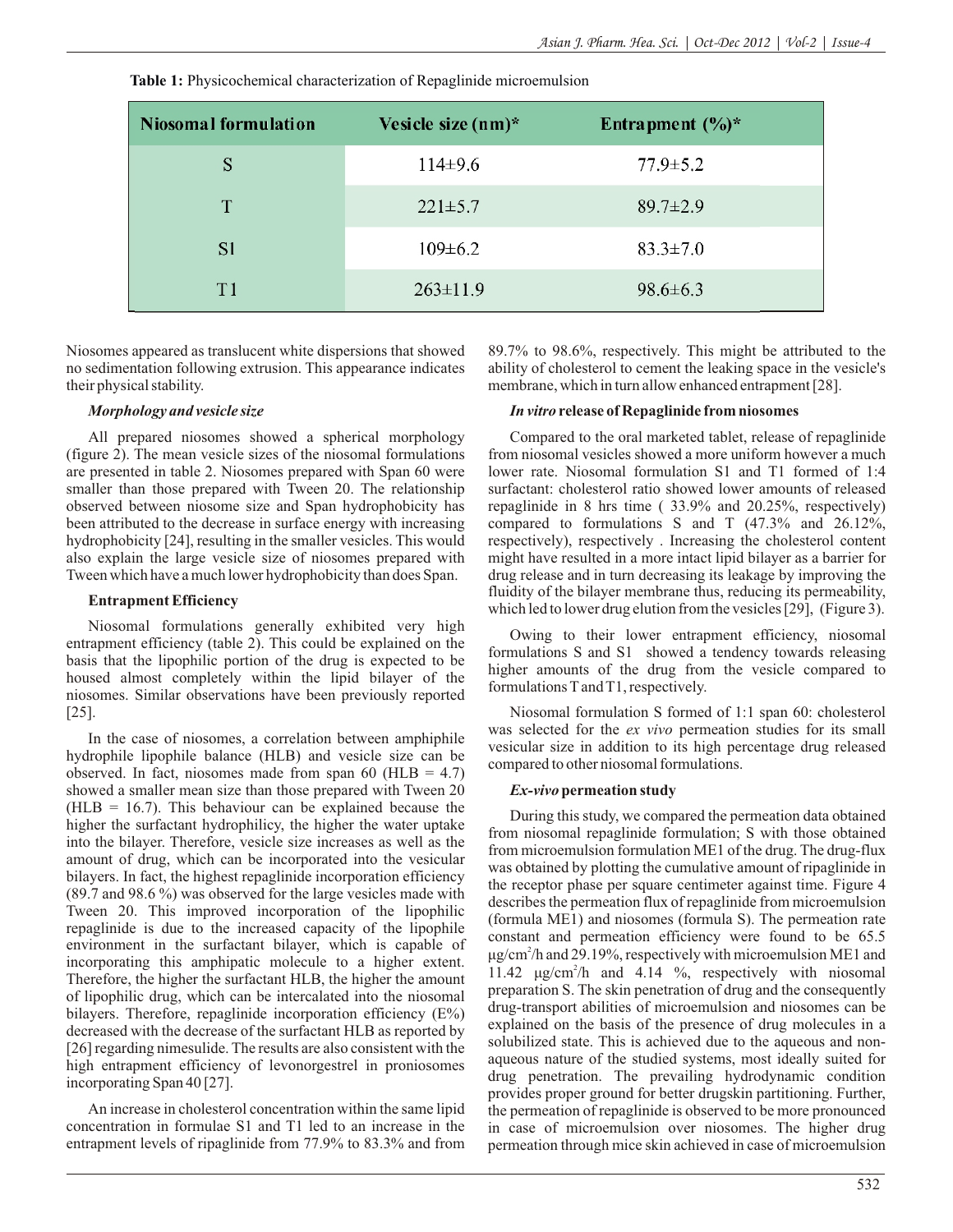proves its merit over niososmes. This reflects the impact of composition of formulation. The microemulsion content of water, oil, surfactant and co-surfactant proved to be better in generating and retaining the required physico-chemical state of the skin for enhanced permeation. Moreover, it results in their capacity to produce long lasting effect. Niosomes require components like cholesterol for CPP (critical packing parameter) to acquire the shape, and once deformed during the penetration process may not regain the same required structures. This explains that niosomes are comparatively less efficient in sustaining the suitable skin status for drug transfer.

In particular, niosomes seem an interesting drug delivery system in the treatment of dermatological disorders. However, topically applied niosomes can increase the residence time of drugs in the stratum corneum and epidermis, while reducing the systemic absorption of the drug. They are thought to improve the horny layer properties, both by reducing transepidermal water loss and by increasing smoothness via replenishing lost skin lipids [30].

# **CONCLUSION**

Novel drug delivery systems have the ability to mend the drawbacks of conventional drug formulation. Thereby offering a good tool of developing disease treatment whilst minimizing the cost of discovering new drug entities.

Microemulsion formulation and niosomal preparation were used as novel drug delivery systems for the oral antidiabetic Repaglinide to overcome the drawbacks associated with its conventional oral tablet formula especially extensive hepatic first pass effect and high dosing frequency.

Microemulsion and niosomal systems of Repaglinide proved to be a good substitution for the oral form in the market due to its uniform controlled release action. So it is recommended to formulate Repaglinide microemulsion and niosomal systems in suitable topical transdermal preparations. Also it is recommended to investigate the in-vivo release of these formulated microemulsion and niosomal systems.

# **REFERENCES**

- 1. Williams G. Management of non-insulin dependent diabetes mellitus. Lancet 1994; 343: 95-100.
- 2. Balfour JA and Faulds D. Repaglinide. Drugs & Aging 1998; 13: 173-80.
- 3. Plum A, Muller LK and Jansen JA. The effects of selected drugs on the in vitro protein binding of Repaglinide in human plasma. Methods Find Exp Clin Pharmacol 2000; 22: 139-43.
- 4. Hatorp V. Clinical pharmacokinetics and pharmacodynamics of Repaglinide. Clin Pharmacokinet 2002; 41: 471-83.
- 5. Berkowitz AC and Goddard DM. Novel drug delivery system: future directions. J NeuroSci Nurs 2009; 41:115-20.
- 6. Allen TM and Cullies PR. Drug Delivery Systems: Entering the Mainstream. Science 2004; 303: 1818-22.
- 7. Kogan A, Garti N. Microemulsions as transdermal drug delivery vehicles. Adv. Colloid Interf. Sci. 2006; 123- 126:369-85.
- 8. Uchegbu IF and Vyas SP. Non-ionic surfactant based

vesicles (niosomes) in drug delivery. Int. J.Pharm. 1998; 172: 33-70.

- 9. Uchegbu IF and Florence AT. Non-ionic surfactant vesicles (niosomes)-physical and pharmaceutical chemistry. Adv.Colloid Interface Sci 1995; 58: 1-55.
- 10. Gasco MR, Gallarate M, Trotta M, Bauchiero L, Gremmo E, and Chiappero O. Microemulsions as topical delivery vehicles: ocular administration of timolol. J. Pharm. Biomed. Anal.1989; 7: 433-9.
- 11. Murdan S, Gregoriadis G, Florence A. Inverse toroidal vesicles: the precursors of tubular structures in sorbitan monostearate organogels. Int. J. Pharm. 1999; 183: 47-49.
- 12. Lee TW and Joseph RR. Controlled release drug delivery systems. In: Gennaro AR. ed. Remington: The science and practice of pharmacy, Lippencott Williams & Wilkins, Baltimore; 2000.
- 13. Aboofazeli R, Mortazavi SA, Khoshnevis P. In vitro release study of sodium salicylate from lecithin based phospholipid microemulsions. Iranian J., Pharm. Res. 2003; 2: 95-101.
- 14. Djordjevic L, Primorac M and Stupar M. In vitro release of diclofenac diethylamine from caprylocaproyl macrogolglycerides based microemulsions. Int. J. Pharm. 2005; 296: 73-79.
- 15. Shafiq S, Shakeel F, Talegaonkar S, Ahmed FJ, Khar RK and Ali M. Development and bioavailability assessment of ramipril nanoemulsion formulation. Eur. J. Pharm. Biopharm. 2007; 66: 227-243.
- 16. Fathy I, Hamdy M and Ahmed S. Development of a microemulsion-based formulation to improve the availability of poorly water-soluble drug. Drug Discoveries & Therapeutics 2010; 4: 257-66.
- 17. Lawrences MJ and Rees GD. Microemulsion-based media as novel drug delivery systems. Adv. Drug Deliv. Rev. 2000; 45: 89-121.
- 18. Sternberg B. Surfactant structures. Nature 1995; 378: 21.
- 19. Chen H, Chang X, Weng T, Zhao X, Gao Z, Yang Y, Xu H and Yang X. A study of microemulsion systems for transdermal delivery of triptolide. J. Control. Release 2004; 98: 427-36.
- 20. Chen H, Chang X, Du D, Li J, Xu H and Yang X. Microemulsion-based hydrogel formulation of ibuprofen for topical delivery. Int. J. Pharm. 2006; 315: 52-8.
- 21. Tavano L, Muzzalupo R, Trombino S, Cassano R, Pingitore A, Picci N. Effect of formulations variables on the in vitro percutaneous permeation of Sodium Diclofenac from new vesicular systems obtained from Pluronic triblock copolymers. Colloids Surf. B: Biointerfaces 2010; 79: 227- 34.
- 22. Rhee YS, Choi JG, Park ES and Chi SC. Transdermal delivery of ketoprofen using microemulsions. Int. J. Pharm. 2001; 228: 161-170.
- 23. Ruckmani K, Jayakar B, Ghosal SK. Nonionic surfactant vesicles (niosomes) of cytarabine hydrochloride for effective treatment of leukemias: encapsulation, storage, and in vitro release. Drug Dev. Ind. Pharm. 2000; 26: 217- 222.